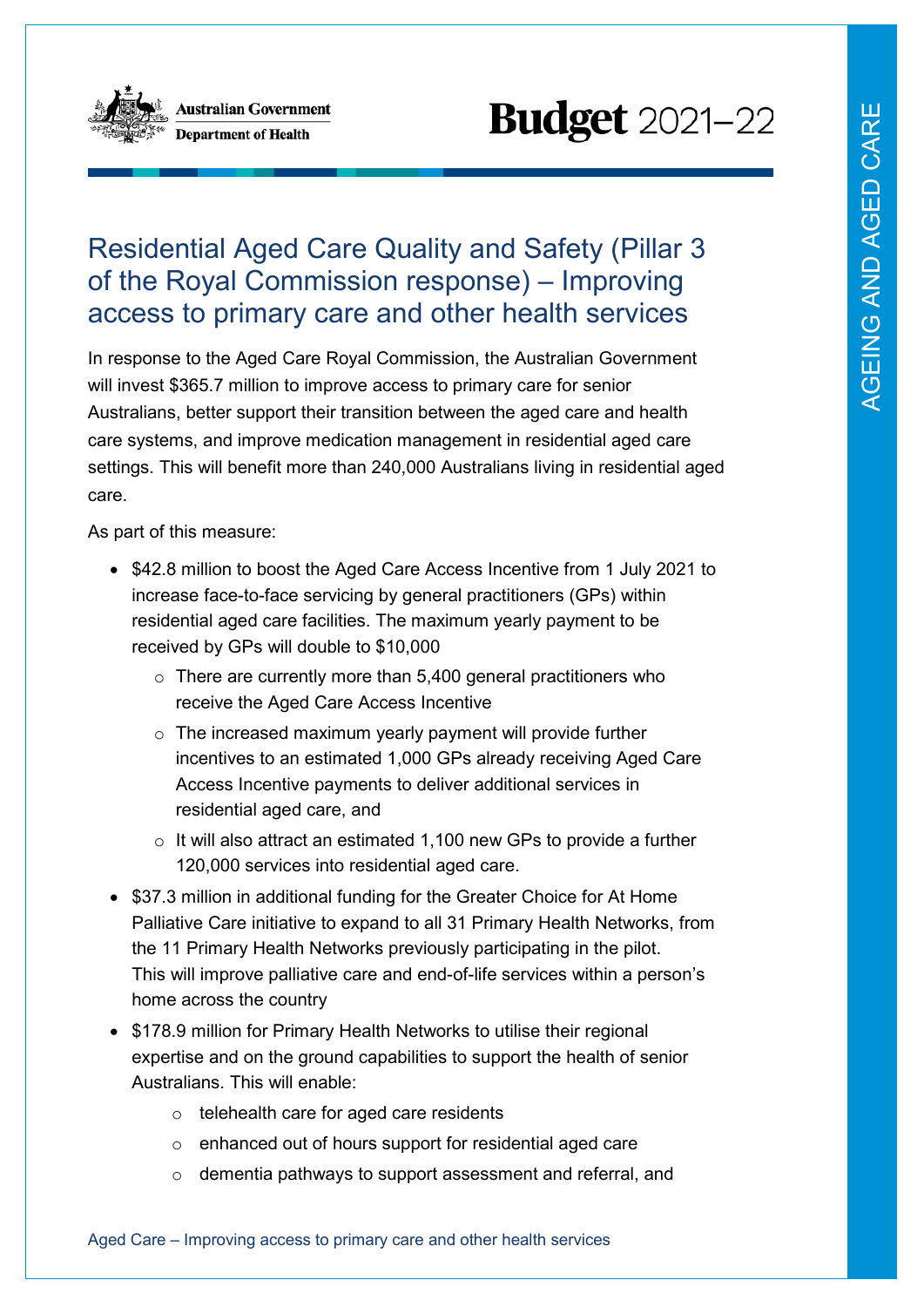- o early monitoring and identification of health needs to support people to live at home for longer.
- \$23.6 million is being provided to build a better data and evidence base to enable the Government to conduct workforce and other planning to meet the health needs of senior Australians. This includes identifying:
	- $\circ$  the drivers of higher hospitalisation rates for those living in residential aged care
	- $\circ$  the allied health workforce available to meet the care needs of older Australians in home and residential aged care, and
	- $\circ$  models that support the use of multidisciplinary teams to reduce avoidable hospitalisations.
- \$45.4 million to address widespread issues associated with poor medication management in residential aged care, including improving linkages across settings through the use of electronic National Residential Medication Charts and the My Health Record to better support transition of aged care residents across care settings.

### **Why is this important?**

These initiatives will ensure senior Australians are treated with respect, care and dignity as they move across the aged care and health systems. They are a critical step in addressing the Aged Care Royal Commission's findings that coordination and integration with the medical care sector is important to meet the needs of older people.

Greater access to GPs in residential aged care is a critical step to facilitate better access to health services. Additional investment will better incentivise and reward general practitioners for their critical role in delivering long-term support and care to improve the health of senior Australians.

Primary Health Networks will for the first time be provided dedicated funding to commission programs to support senior Australians as well as improving public awareness of aged care and planning for ageing and aged care needs.

The introduction of electronic National Residential Medication Charts is expected to result in a reduction in the number of unnecessary medicines prescribed and dispensed per resident in aged care and will reduce adverse medication incidents.

Better data and evidence will enable the Government to conduct workforce planning and develop models that support the use of multidisciplinary teams to meet the health needs of senior Australians.

These measures implement in full or part *Recommendations 15, 26, 56, 58, 61, 63, 66, 67, 68* and *69* of the Royal Commission's final report.